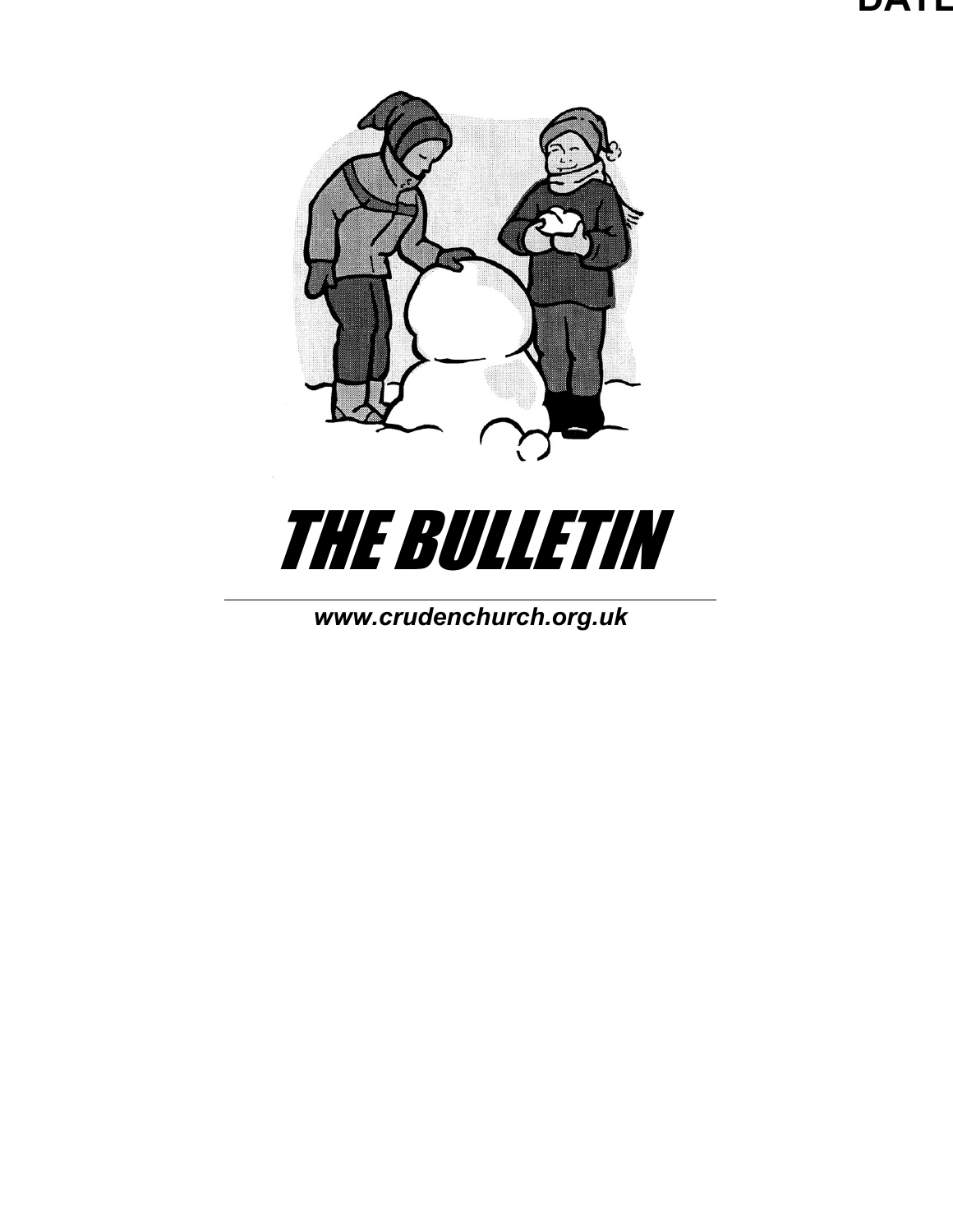# **JANUARY 2009**

### EACH WEEK

*Sundays* 10.00 am Children's Sunday Club in the Old Church & Stables

| Sunday 4th    | ÷ | <b>MORNING SERVICE</b>                                       | $10.00$ am                      | Old Church |
|---------------|---|--------------------------------------------------------------|---------------------------------|------------|
| Sunday 11th   | ÷ | <b>MORNING SERVICE</b>                                       | $10.00$ am                      | Old Church |
| Monday 12th   | ÷ | Watch and Talk Group                                         | 7.30 pm Main Street, Cruden Bay |            |
| Sunday 18th   | ÷ | <b>MORNING SERVICE</b>                                       | $10.00$ am                      | Old Church |
| Sunday 25th   | ÷ | <b>MORNING SERVICE</b><br><b>Sacrament of Holy Communion</b> | $10.00$ am                      | Old Church |
| Monday 26th   | ÷ | The Guild<br>Face to Face with Bishop Bob Gillies            | $7.30 \text{ pm}$               | Old Church |
| Saturday 31st | ÷ | <b>Child Protection Training</b>                             |                                 | Old Hall   |

### NEXT MONTH

| Sunday 1st  | <b>MORNING SERVICE</b><br><b>Adult Sunday School</b> | $10.00$ am        | Old Church |
|-------------|------------------------------------------------------|-------------------|------------|
| Monday 16th | Kirk Session                                         | $7.30 \text{ pm}$ | Old Hall   |

### JANUARY HYMN BOOK - CH4.

THE NEXT ISSUE OF THE BULLETIN WILL COME OUT ON **25 JANUARY**. Copy for inclusion to be handed in to the Manse as soon as possible.



Traditionally the Feast of the Epiphany (the visit to the manger of the three kings) is twelve days after Christmas on 6 January.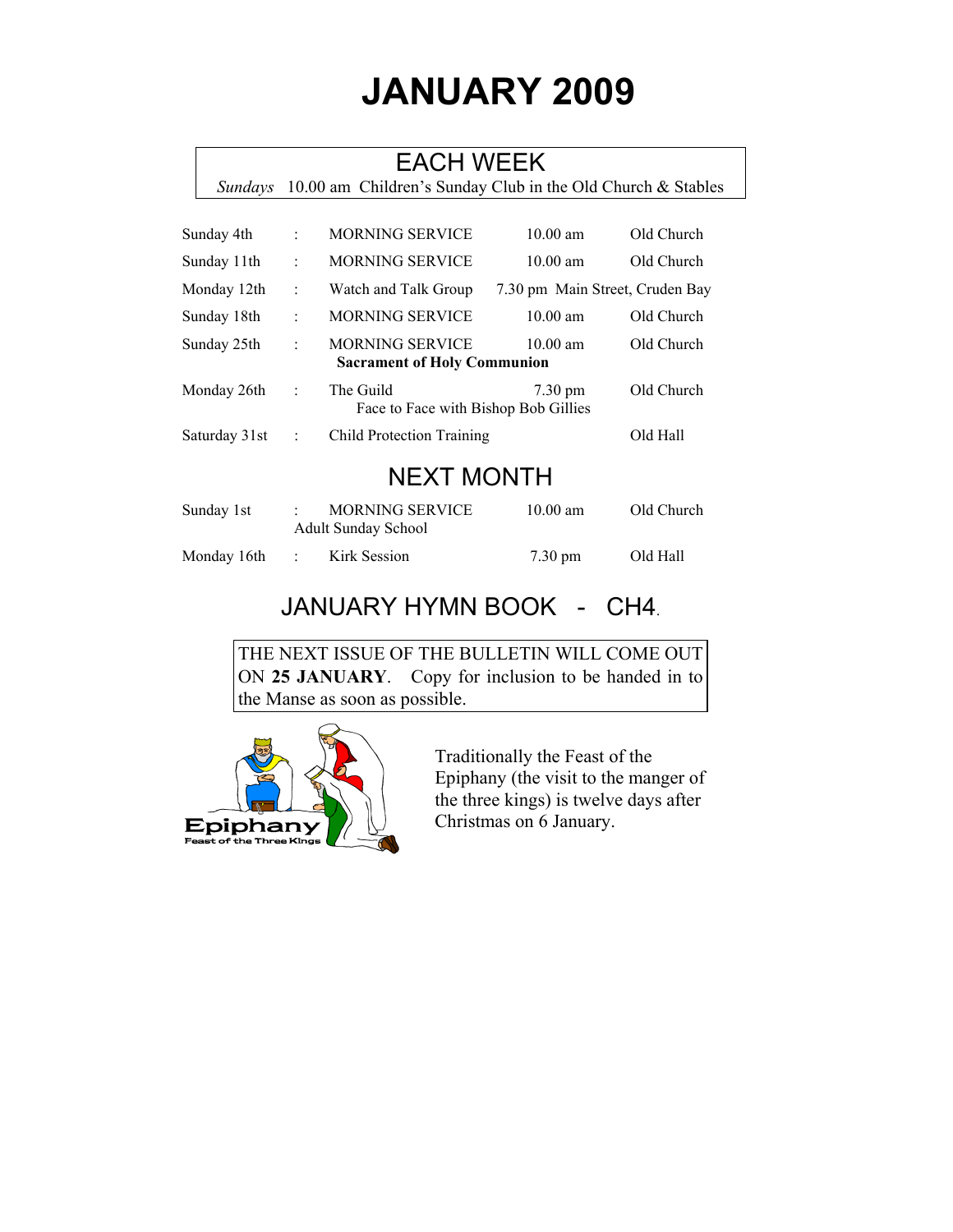# **PARISH REGISTER**

\*(denotes church member)

#### **DEATHS**

\*Mrs Nellie Angus, 5 Hatton Farm Gardens, Hatton. \*Mr Stanley Stewart, 9 Manse Terrace, Hatton.

### **NEW MEMBERS**

#### **by Profession of Faith**

Mrs Alison Fletcher, 1 Inchmore Gardens, Boddam. Mrs Rebecca Mackay, 7 New Block, Harbour Street, Cruden Bay.





**Duty Elders** Betty Smith, Jack Young, Beatrice Fawkes, Betty Forrester, Helen Fowlie, Robert Petticrew, Kathleen Craig, Betty May, Shonah Taylor, John Lamb.

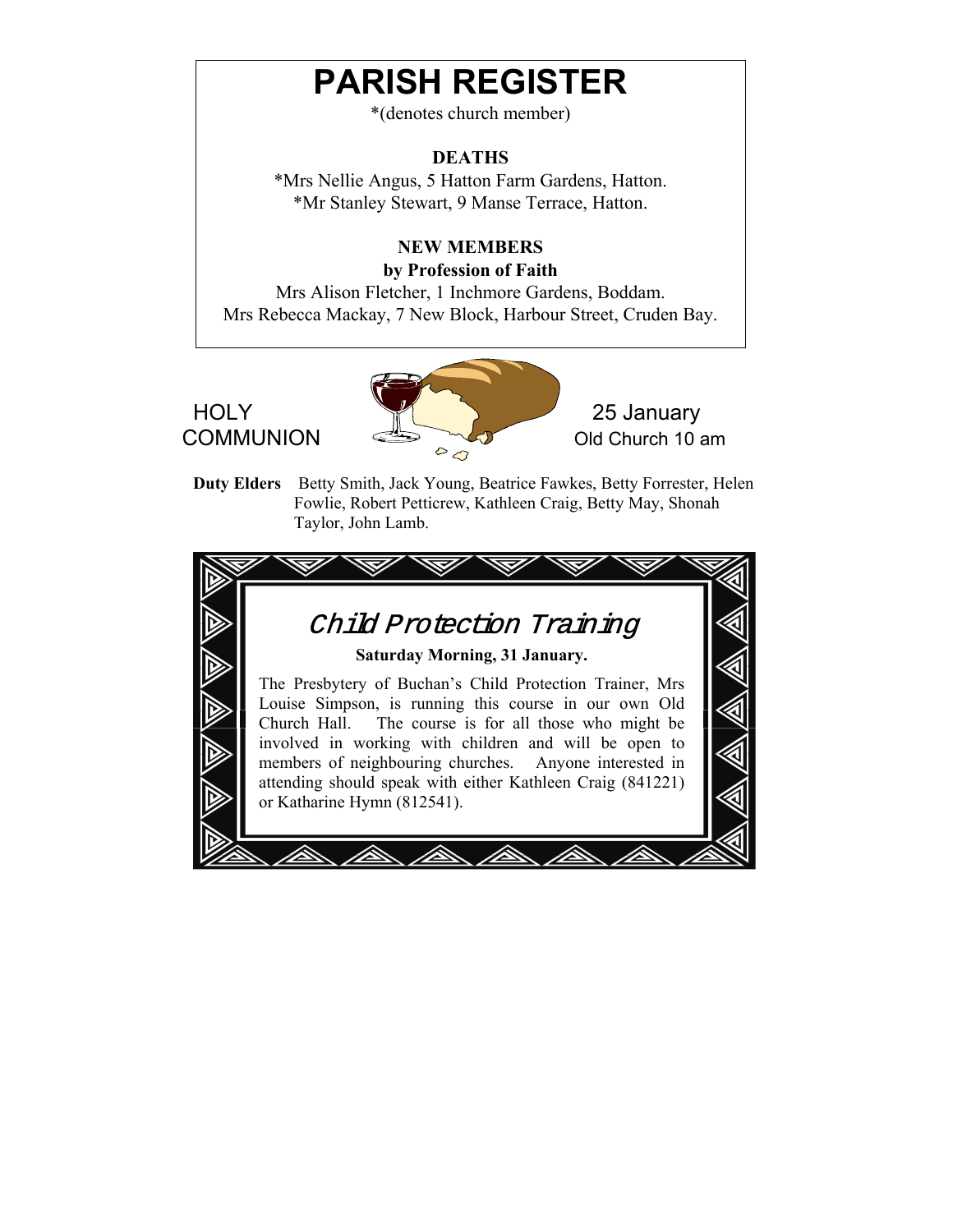|  |  |  | SUNDAY MORNING DUTIES – OLD CHURCH |
|--|--|--|------------------------------------|
|--|--|--|------------------------------------|

| <b>Date</b> | Door                               | <b>Flowers</b>         | <b>Teas</b>                                   | <b>Children</b>                                                                                  |
|-------------|------------------------------------|------------------------|-----------------------------------------------|--------------------------------------------------------------------------------------------------|
| 4 Jan       | Mary Bratton<br>Robert Esson       | Hilda Davie            | <b>Betty Forrester</b><br><b>Betty Morris</b> | Holiday                                                                                          |
| 11 Jan      | <b>Betty May</b><br>Sarah Paterson | Hilda Davie            | Jessie MacDonald<br><b>Alison Neilson</b>     | Karla Buswell<br>Marie Forsyth<br><b>Brenda Cadger</b><br>Joyce Fowlie<br>Charlotte Lamb         |
| 18 Jan      | <b>Betty May</b><br>Sarah Paterson | Violet Penny           | Norma Forman<br><b>Beatrice Fawkes</b>        | Katherine Hyman<br>Maureen Reid<br>C or S Skinner<br>Sharon Rennie<br>Charlotte Lamb             |
| $25$ Jan    | Iris Durno<br>Sandy Beedie         | <b>Beatrice Fawkes</b> | Mary Esson<br><b>Elizabeth Bruce</b>          | Karla Buswell<br>Marie Forsyth<br>Brenda Cadger<br>Mary Bratton<br>Charlotte Lamb                |
| 1 Feb       | Iris Durno<br>Sandy Beedie         | <b>Beatrice Fawkes</b> | Rosemary Reid<br>Anne Cady                    | Katherine Hyman<br>Maureen Reid<br>C or S Skinner<br>Joyce Fowlie<br>Charlotte Lamb              |
| 8 Feb       | Sandy Smith<br>Margaret Adams      | <b>Beatrice Fawkes</b> | Mary Bratton<br>Elma Cumming                  | Karla Buswell<br>Marie Forsyth<br><b>Brenda Cadger</b><br><b>Sharon Rennie</b><br>Charlotte Lamb |
| 15 Feb      | Sandy Smith<br>Margaret Adams      | Jean Beedie            | Doreen Buchan<br><b>Sharon Rennie</b>         | No Junior Church                                                                                 |
| 22 Feb      | Isobel Young<br>Jack Young         | <b>Betty Forrester</b> | Liz Carnie<br><b>Iris Durno</b>               | Katherine Hyman<br>Maureen Reid<br>S or C Skinner<br>Mary Bratton<br>Charlotte Lamb              |

**TO THOSE ON SUNDAY DUTY If you are unable to fulfil your duty, please try to find your own replacement before informing Sandy Beedie - 841370.**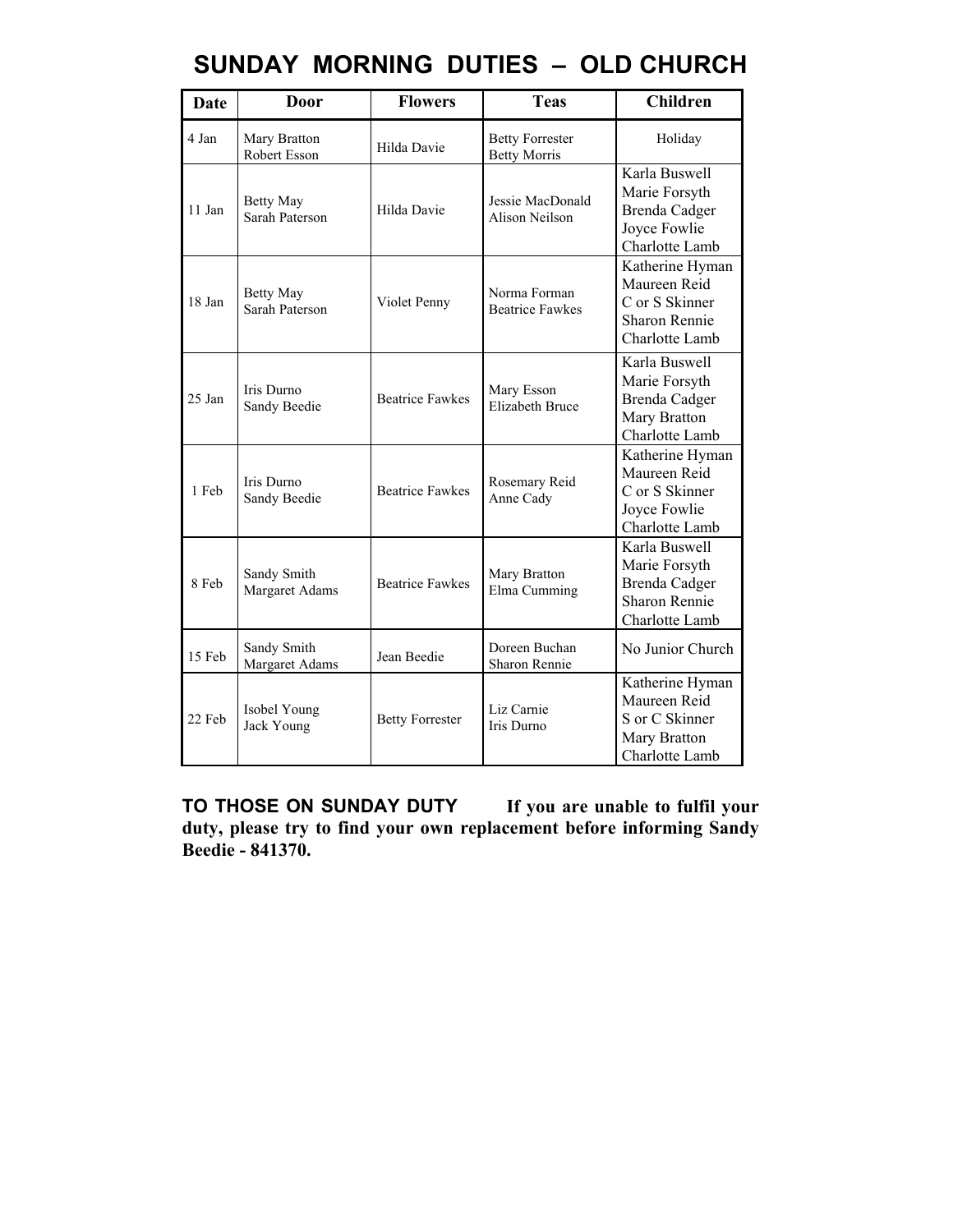### FROM THE M INISTER 22 Decem ber 2008

Dear Friends

## A very Happy New Year to you all

We mean it when we say A Happy New Year to people, but even as we say it we are aware that, for some people, sadness, disappointment or tragedy awaits. Indeed 2008 I will remember as a year which ended with many people glad to get it past, hoping that 2009 will be less traumatic.

When life becomes hard, faith in God is often put on trial. There are many Christians who will testify how it was their faith that sustained them through their time of trial. Others, however, find that it is at such times that they can be overwhelmed with doubt.

#### **Dealing with Doubt**

*Many things in life are uncertain, and is often difficult for people to accept God's promises without having doubts. Doubts are a normal part of life, but Christians can know that their awareness of and faith in God will give them the ability to weather the storms and doubts they face on life's journey. Is it possible to really trust God to keep his promises? How can you know for sure that God really loves and cares for you.* 

DEALING WITH DOUBT is a series of Adult Sunday School sessions starting at the beginning of February when we shall consider this topic under the headings

- 
- 1. Can We Be Sure? 2. Put Firm Foundation
- 3. The Unending Battle 4. Our Constant Helper
- 5. Strength for Each Day 6. Suffering and Loss
- 

By means of this course I hope to show that God will provide the strength we need. *He isn't going anywhere. He is there for every step of the journey.*

Your friend and minister

Rodges Neilso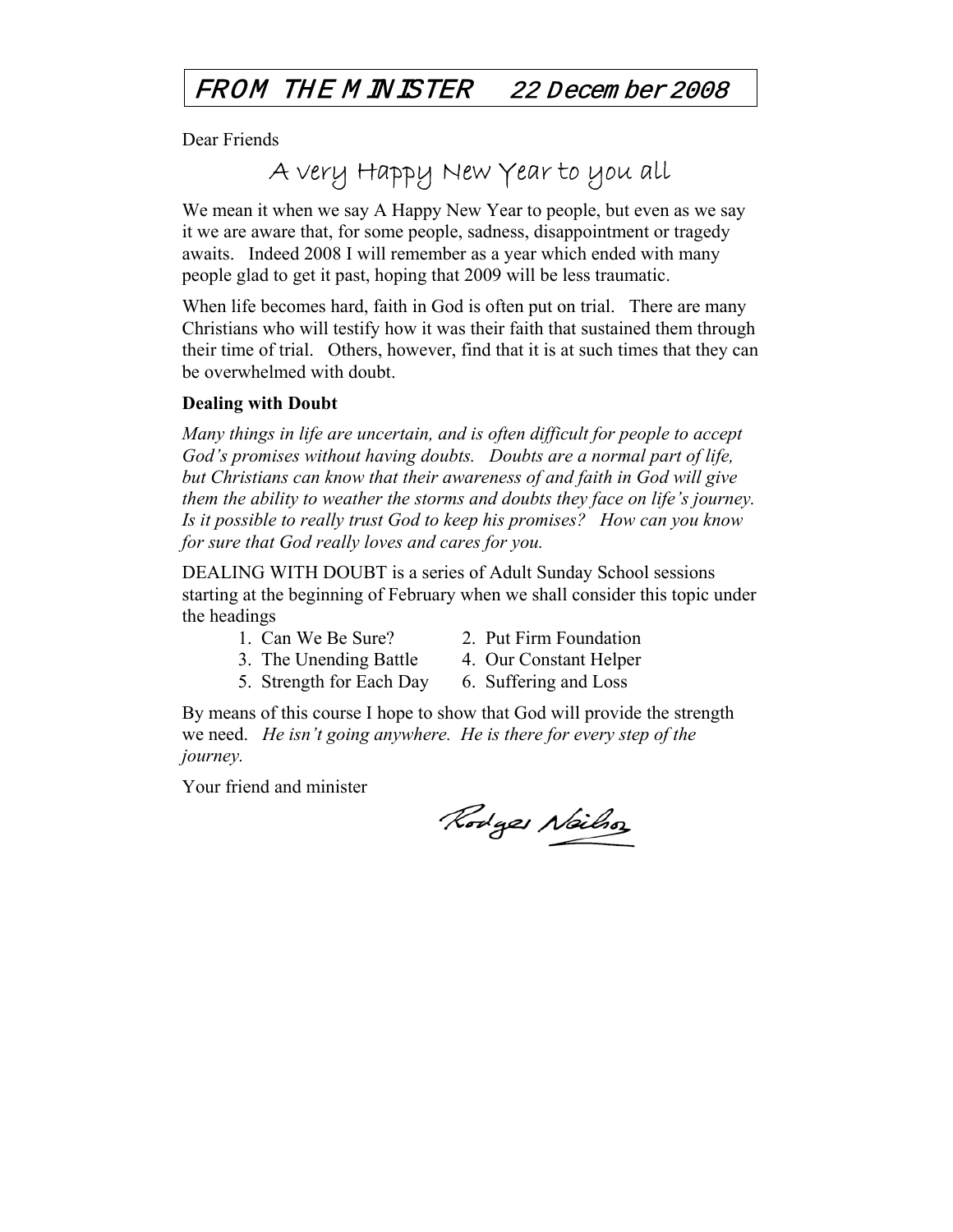### GLEANINGS from a Study Leave Notebook

More sermons are ruined by going off at a tangent than by anything else.

One secret of power and interest in preaching is to discuss some question with an individual in mind provided we are discreet enough to avoid the insolence of a pointing finger.

Cicero's remark, that how we say something is of much greater importance than what we say, is relevant to preaching. In a sense, every sermon is only worth the result it produces. The moment that the art in preaching becomes intrusive is the moment when the thoughts of the people turn from the message to the messenger.

It is certainly easier to get at the average mind by a picture than by an idea. An illustration is a window to let in air and light.



**Mrs Betty Morris, Mossgiel, Parkview, Hatton**, who will be celebrating her 80th birthday this month.

to **Mr & Mrs G Summers, 17 Cantlay Court, Cruden Bay,** who will be celebrating their Diamond Wedding Anniversary.

The minister would welcome, in writing please, any news for this feature in the Bulletin  $\sigma_{\!c}$ Thought for the New Year I have the strength to face all conditions by the power that Christ gives me. Philippians 4 verse 13.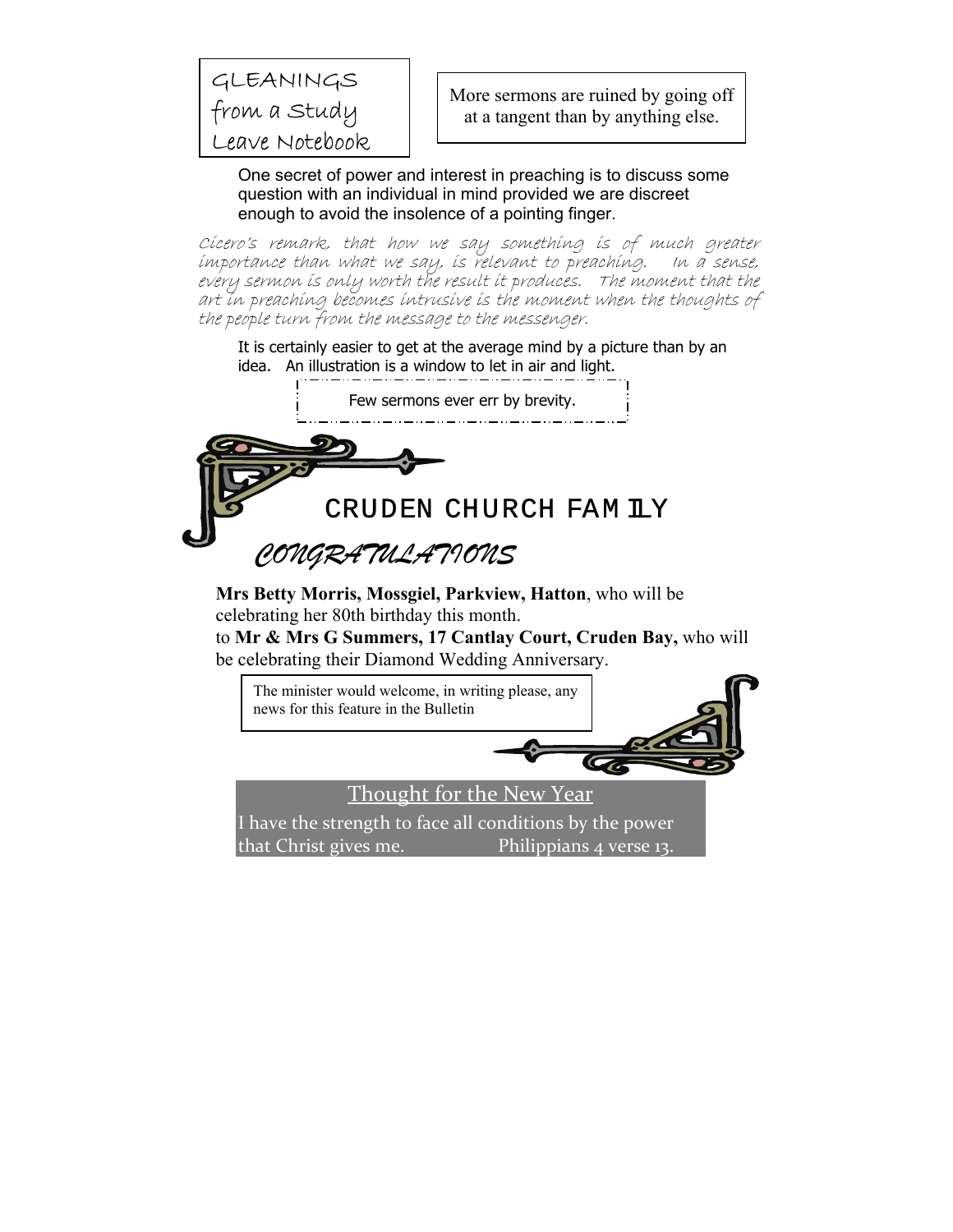

POSTAGE STAM PS

Please do not throw away the stamps from all the cards which you received this Christmas. Those attending church on Sundays are invited to bring used postage stamps cut carefully from envelopes and postcards. Please place them in the receptacle by the Church notice board. If you cannot bring them yourself, please ask a friend to do so.



### CONGREGATIONAL W ALKS

If you want to start the new year with a good walk, then come along and join us at Ellon for a riverside walk of three miles leaving the church hall at 11.30 am on Sunday 11th January. Everyone is welcome to come along and join us for this easy walk suitable for all ages, bring a picnic. For further information please contact me on 01771 62428

*Robert Petticrew*



### 2009 FLOW ER CALENDAR

This is on the notice board in the Old Church welcome area and members are invited to add their name beside any date on which they would wish to place flowers on the communion table. It is hoped that the early months of this year will soon be filled.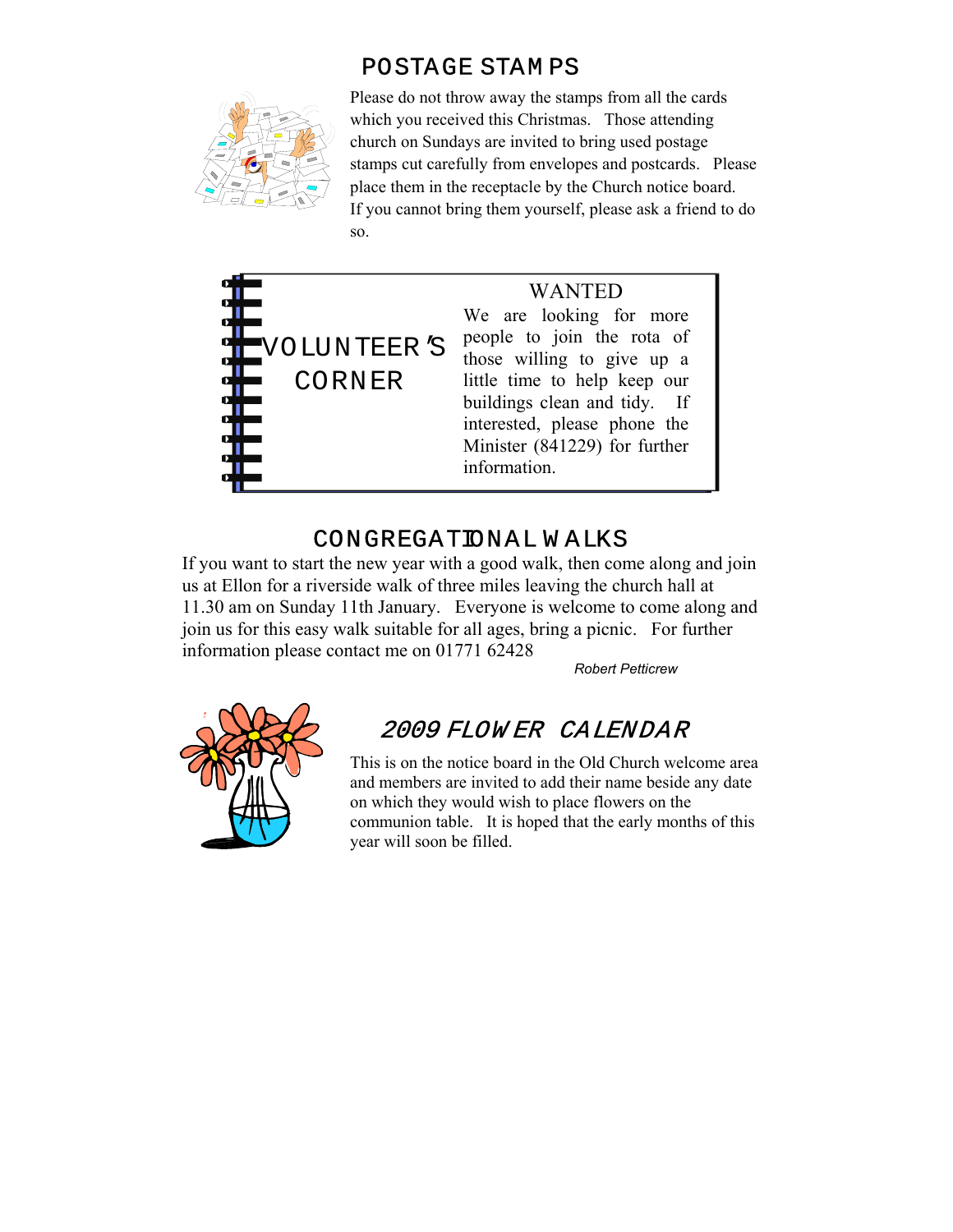#### **Week of Prayer for Christian Unity January 2009**

VOLUNTEERS W ANTED

The Week of Prayer for Christian Unity is usually observed between 18 and 25 January. As we did two years ago, we are looking for people to observe it – **on their own**. A pamphlet of prayers and reflections, with the theme "RECONCILE YOUR PEOPLE", is available to anyone who would like privately to work their way through these eight days guided by the leaflet. The headings for each day are:

#### Face to Face

| Day 1 - with Difference | Day 2 - with Violence |
|-------------------------|-----------------------|
| Day 3 - with Poverty    | Day 4 - with Creation |
| Day 5 - with Prejudice  | Day $6$ - with Pain   |
| Day 7 - with Dialogue   | Day 8 - with Hope     |
| $1.1.11$ $1.1.1$        | 1.1 1.0 1.1           |

If you would like to do this sometime around the last fortnight of January (it won't matter if it is not over 8 consecutive days) please let the Minister know and he will pass on the leaflet. If enough people take up this opportunity, then there will be an invitation to come together (nonobligatory) for one evening at the very end of the month. If you are interested, please get in touch right away.



#### CHURCH BOOKSTALL

Annette Garden and I are sometimes asked when we have the Bookstall if we receive a discount from Wesley Owen, Aberdeen. Good news has come our way, since recently we agreed to have regular bookstalls and publicise any Wesley Owen promotions. We are guaranteed 10% discount from all our sales. As a result of your support in 2008 at two bookstalls £58.39 has been passed on to the Church Treasurer. Thank you.

 *Beatrice Fawkes*

One of those present at last February's Snowdrop Dinner left behind a shawl (black with embroidered flowers) and then was told by the hotel that it had been given to a church member and then the trail goes cold. If this rings a bell with anyone who can help locate the shawl, please inform the Minister.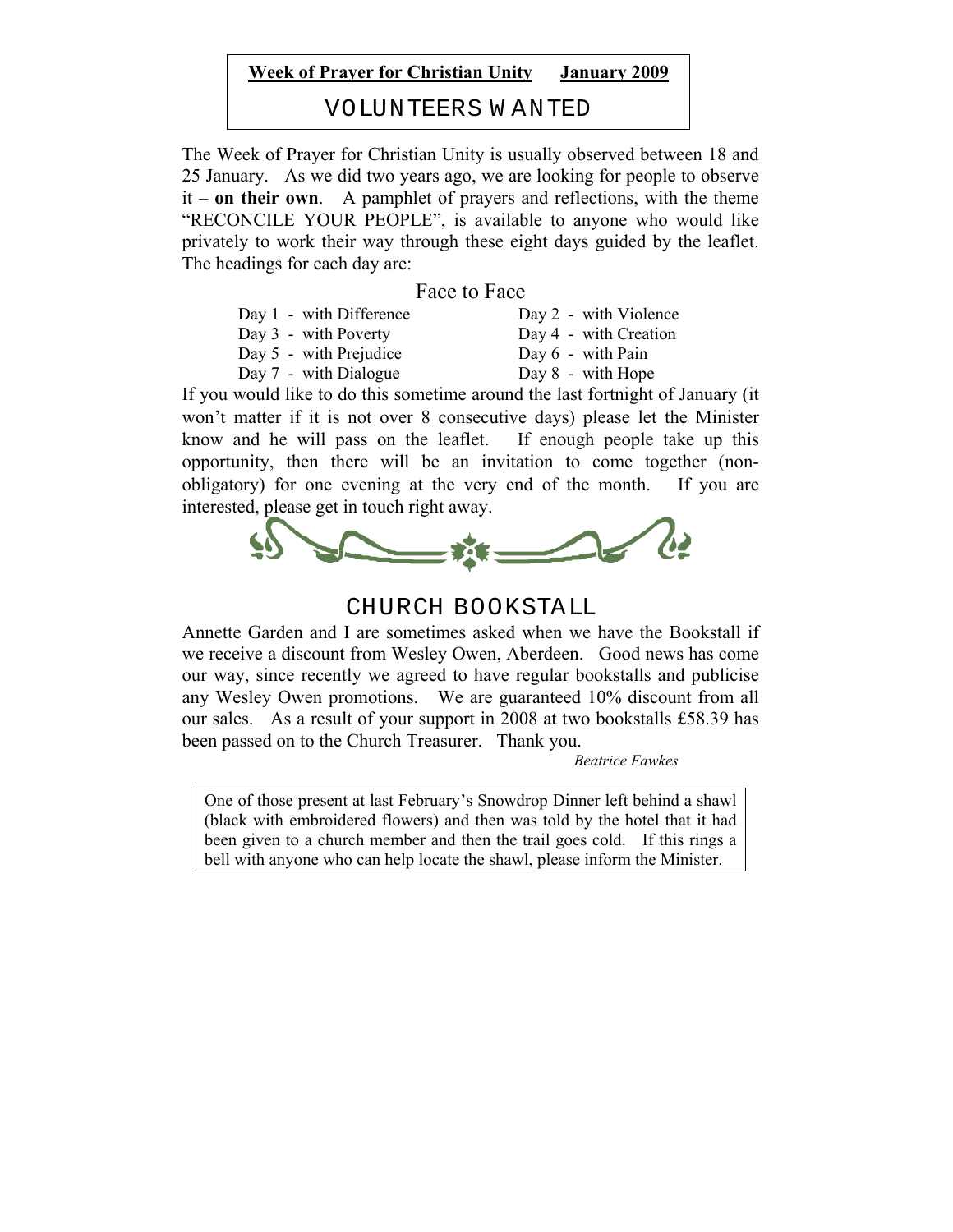#### Heavenly Em ail

One day God was looking down at Earth and saw all of the rascally behaviour that was going on. He decided to send an angel down to Earth to check it out. So he called one of His angels and sent the angel to Earth for a time.

When she returned, she told God, "Yes, it is bad on Earth; 95% are misbehaving and 5% are not." He thought for a moment and said, "Maybe I had better send down a second angel to get another opinion."

So God called another angel and sent her to Earth for a time, too. When the angel returned she went to God and said, "Yes, the Earth is in decline; 95% are misbehaving and 5% are being good." God was not pleased.

 So He decided to E-mail the 5% that were good because He wanted to encourage them.... give them a little something to help them keep going.

Do you know what  $\sim$  A id.......?

You didn't get one either, huh?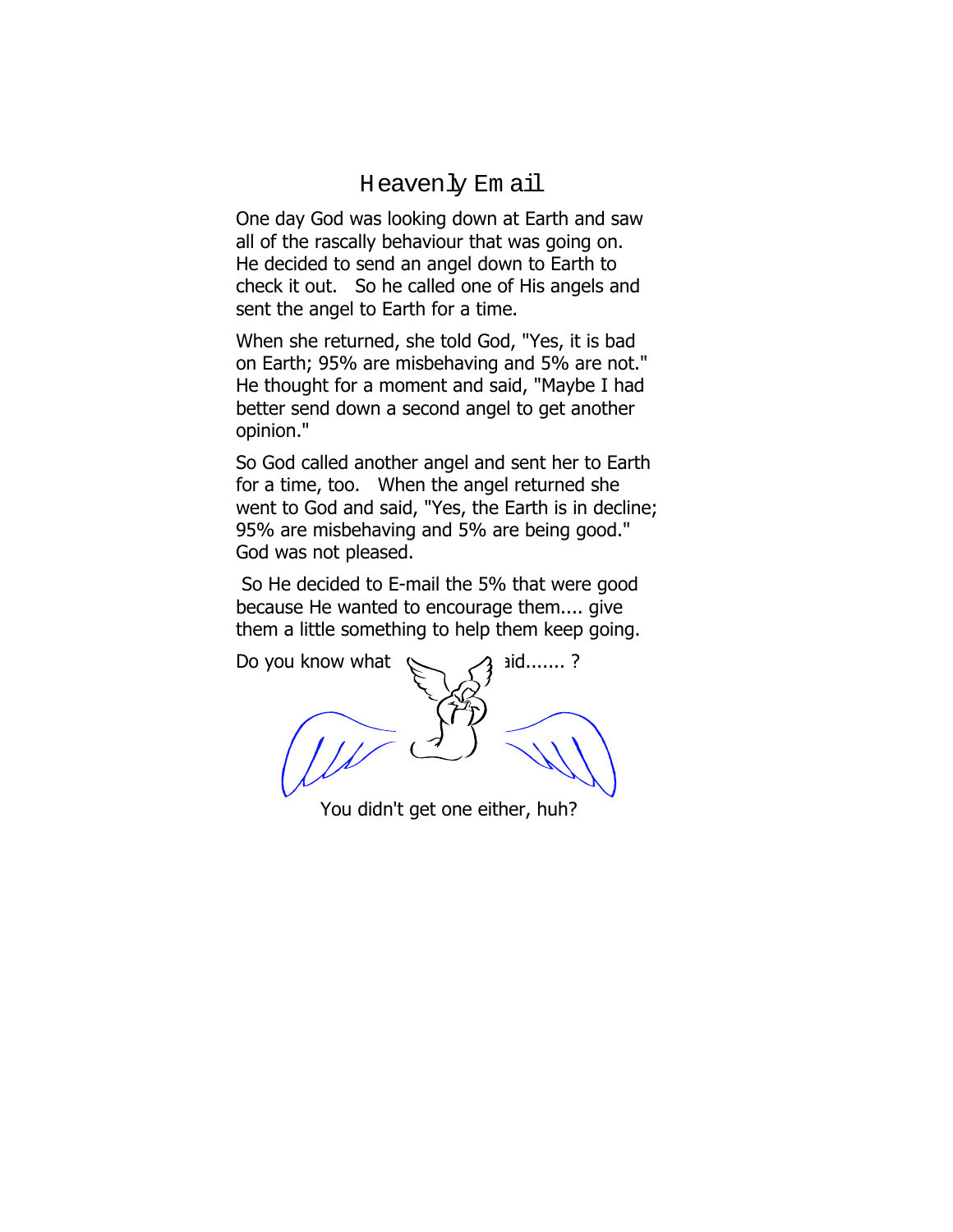### PRAYER FOR THE OLDER ADULT THE GUILD

Blessed are they who understand My faltering step, my shaking hand Blessed who know my ears today Must strain to hear the things they say

Blessed are they who seem to know My eyes are dim my mind is slow Blessed are they who look away When tea is spilt on the cloth today

Blessed are they with cheery smile Who stop to chat a little while Blessed are they who never say You've told that story twice today

Blessed are they who make it known That I am loved, respected and not alone And blessed are those who ease the day Who join me in worship when I pray

Guild members will meet on Monday 25 January in the Old Church at 7.30 pm when they will enjoy the company of Bishop Robert Gillies who will be interviewed by the Minister.

Have you ever wanted to visit the wonderful Island of Iona off the west coast of Scotland?

> NOW IS YOUR **CHANCE** Details below

### Iona Pilgrimage 27 September – 2 October

- leaving on the afternoon of Sunday, 27 September; evening spent in Oban; catch the Monday morning ferry from Oban to Craignure, Mull; take the bus across Mull from Craignure to Fionnphort; take the ferry from Mull to Iona
- doing the trip in reverse on Friday 2 October leaving Iona after breakfast and returning home by the evening
- each day on Iona, weather permitting, there will be walks to the different parts of the island (good walking shoes required) as well as opportunity to attend the daily worship in the Abbey.

Already 10 people have signed up for the trip. Further information can be found in the leaflets placed in the Church or the Hall or by phoning Alison Neilson on 01779 841229.